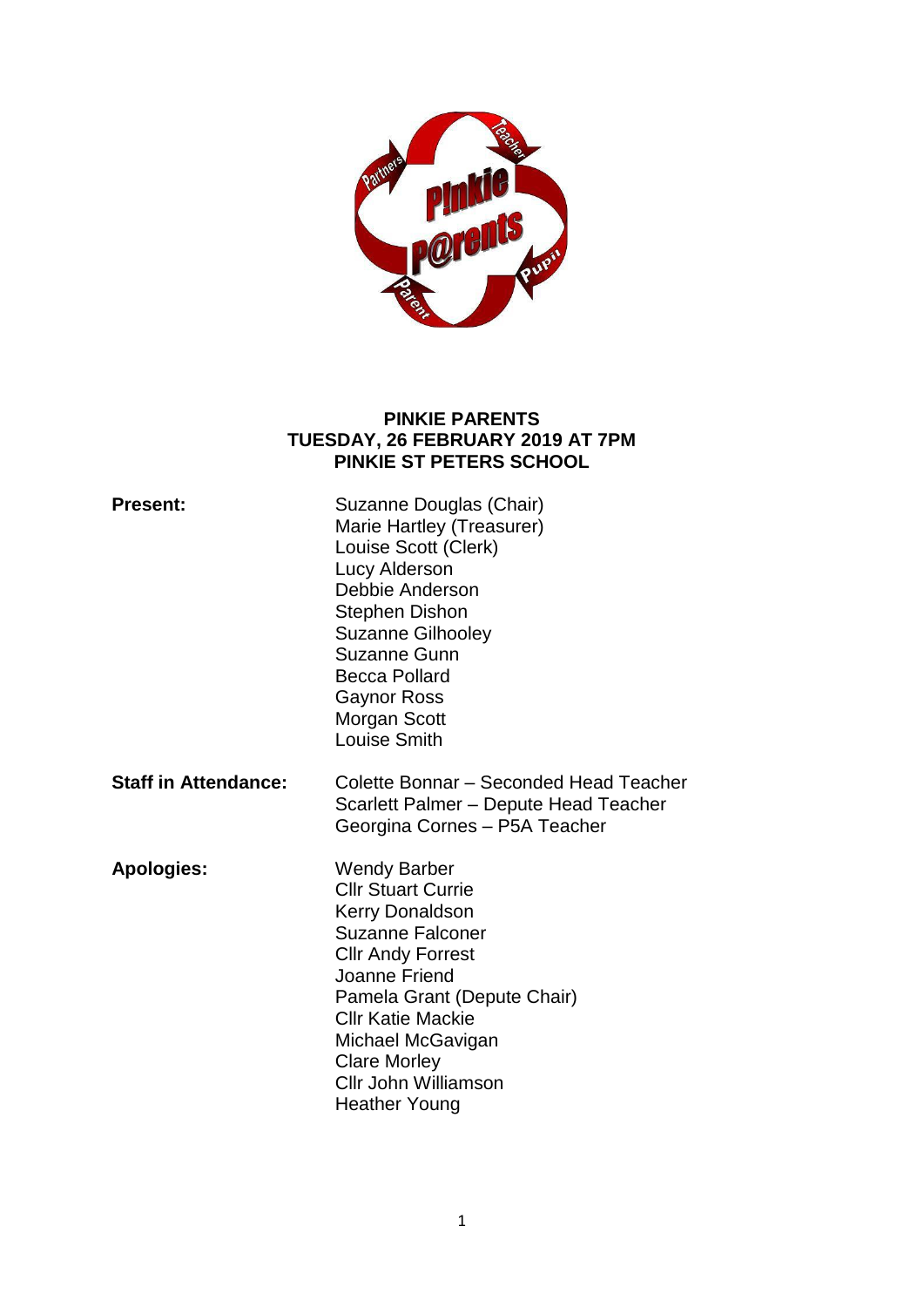## **1. Welcome and Apologies**

1.1 Suzanne welcomed everyone and introductions were made. Apologies were noted, as above.

### **2. Matters Arising**

2.1 The following matters arising from the previous meeting were discussed as follows:

- Secondary school building East Lothian Council were in the process of setting up a group consisting of Head Teachers and parents from the relevant primary schools to form a group to discuss the new school building. Names of interested parents had been passed to the council.
- School Improvement Plan and Inclusion Subgroups Details of interested parents had been passed to Mrs Bonnar for dates to be set for meetings.
- Coffee mornings The first coffee morning would be held on Friday, 1 March and information had been posted on Facebook.
- Childcare Provision Following discussion at the last meeting a Facebook post had been placed seeking views on this. There were no responses.
- Charitable status Becca had done some work on looking into this, including the work involved in setting up as an official charity, the statutory administrative duties which would need to be carried out as an official charity and the financial implications. There was discussion on this and it was agreed that Becca would provide a detailed paper for the AGM in April so further detailed discussion could take place. **(Action: Becca)**.

2.2 Suzanne Douglas provided an update on the recent Facebook posts and comments on fundraising events – with a post placed on Monday, 25 February providing further details to parents. It was agreed that it would be for the Inclusion Sub-group to discuss and consider how fundraising events impact on parents.

2.3 There was also discussion around the recent P7 bake sale and cake competition with some parents being unhappy at cakes being returned home. It was agreed that as this was a P7 fundraising event it would be for the P7's to consider any changes to events for next year. Fundraising within the wider community (supermarket bag packing and local cake sales) could be considered.

# **3. Head Teacher's Report**

3.1 Mrs Bonnar provided her report, updating the meeting on a number of issues.

3.2 The school had recently participated in moderation within the Local Authority area – allowing staff to look at wide range of pupil's work and reach agreement on the levels being achieved. Work was also being done on the Accelerated Reading (AR) Programme, currently within use in P5-7. There was an obvious link to school library resources and the school were in the process of evaluating what was needed within the library in regards to organisation and investment. This would possibly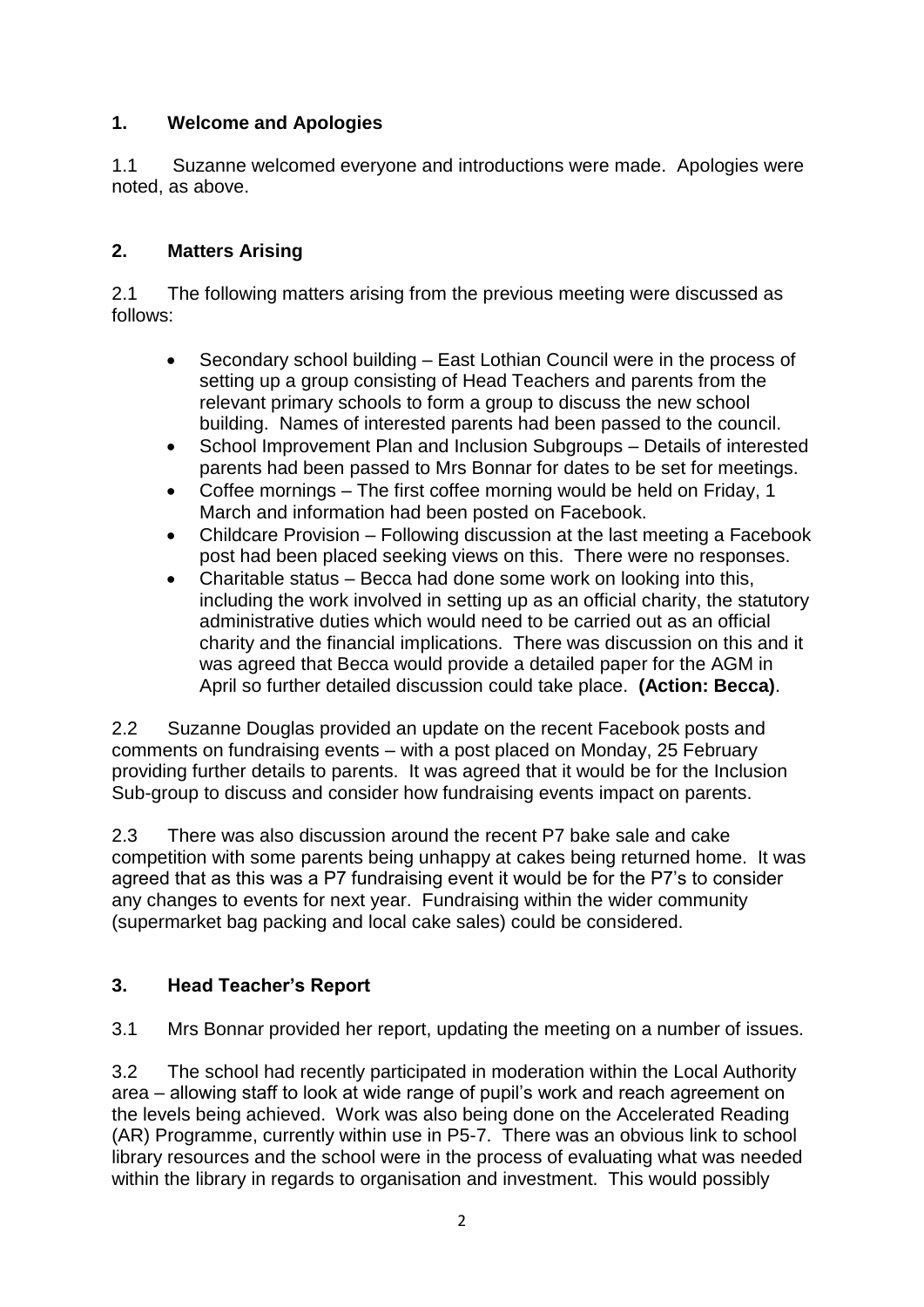allow for the expansion of the use of AR to the lower school. There had also been a big impact in the use of Read Write Inc in the school.

3.3 The playground squad had attended assemblies to show pupils the new playground equipment and how it could be used. Anthony Stone was also working in the school one day a week with pupils and staff, with staff giving up their break times, to encourage play during playtimes.

3.4 Mrs Bonnar was having regular meetings with PC Smith to gain awareness of local community issues. PC Smith would be providing lessons on hate crimes to the upper school.

3.5 Support staff meetings were continuing to be held on a regular basis, allowing staff to provide feedback on any playground issues and identify any training needs.

3.6 Assemblies continued to be split between lower and upper school and this was proving to be beneficial to pupils.

3.7 Mrs Snowden and Connor and Stuart had presented at a recent Primary teachers conference on Pinkie's Health and Wellbeing curriculum which had been well received. Mrs Bonnar would be providing a presentation to a Scottish Government Improvement Collaborative this week, with a session with staff taking place this week also. The local authority were in the process of updating their framework on health and wellbeing and an audit of the school's work would be carried out. P5 would soon be working on a healthy tuck shop during snack time. Mrs Bonnar had also recently had a meeting with the Bikeability warden to discuss the programme.

3.8 P6 pupils were preparing to take part in the EuroQuiz, with other schools within the cluster.

3.9 Sign-a-long training for some staff had been completed and there were sessions for staff planned on creativity – preparing staff to plan a creative focus for lessons, which would commence next term.

3.10 All staff had recently completed asthma and allergy training, including nursery staff. The School Nurse had also been on hand to provide advice.

3.11 Admin staff meetings were now taking place on a regular basis with a focus on parental engagement, with the recent draft strategy being shared with all staff.

3.12 Improvement Officers from the Scottish Government would be assisting the school and others in the cluster on its early years play strategy – with play being introduced into P2 following staff professional learning.

3.13 Work had continued in the Secret Garden following funding provided last year. Strawberry Corner garden centre had visited to provide advice on possible next steps with a range of options being considered including a sandpit, roofed structure for reading and a fairy trail garden as well as wildlife areas. Volunteers were still being sought to attend on a Tuesday morning if possible to assist clear the site.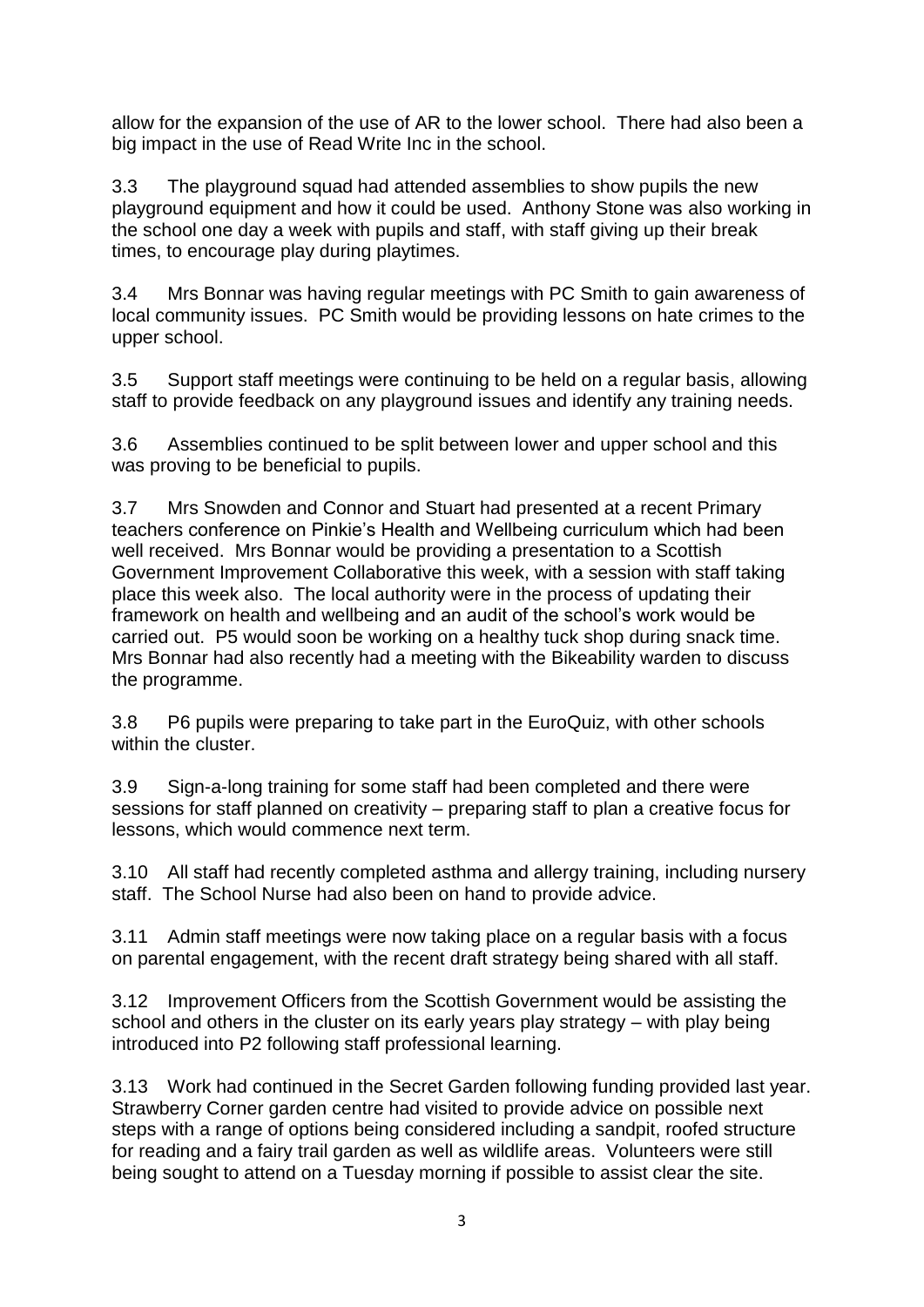3.14 As part of the Pupil Equity Funding playground equipment including Loose Parts was being considered by the school.

3.15 The school had been liaising with the council on the use of tablets within the school – which would provide staff and pupils with a more effective and efficient way of posting blogs to the school website – providing regular updates to parents and the wider community. A total of 6 tablets (in addition to an existing 2) would allow for a tablet for each year group (including nursery). These had been costed at £1,620 in total which would include upkeep and maintenance. It was agreed that this would be funded and payment made to the school. **(Action: Marie)**. This could also open up further funding options, which Becca agreed to investigate further. **(Action: Becca)**.

3.16 Mrs Bonnar was currently looking at the whole school estate and identifying what areas of improvement could be made, given the school's end year budget. This would include play materials, breakout rooms, blinds and inclusive classrooms.

3.17 In staffing, Ms Palmer had joined as the new Depute Head. An advert for the Head Teacher post would be placed on Friday, 1 March with the Parent Council having a role in the recruitment process. The PE specialised post had been filled till the end of the year on a temporary basis. Mrs Gordon was preparing to teach P2 with Ms Wood's last day being 7 March before her maternity leave. Mrs Bonnar was attending a meeting with the council on 1 March to discuss pupil and staff projections for the new academic year which would then allow her to plan teacher allocation and the number of classes.

3.18 Council officials were meeting on 28 February to discuss the nursery build plans, with an update being provided at the next meeting.

3.19 The Council had prepared a communisations policy template for schools and the all staff would be involved in the creation of this. There was discussion around the Pinkie Parents Facebook page and how this is used to communicate messages from the school and Pinkie Parents. Suzanne and Louise would consider this further. **(Action: Suzanne and Louise)**.

### **4. Treasurer's Report**

4.1 Marie provided an update on the account, which had a current balance of £4,510. This included a recent cheque from easyfundraising of £69.23, with a further cheque for around £100 to follow soon. All outstanding payments had been made.

4.2 The accounts would be processed for auditing and a full report prepared for the AGM.

4.3 Mrs Bonnar updated the meeting that she had successfully negotiated the donation from the Edinburgh Marathon Festival (EMF) covering this year and last.